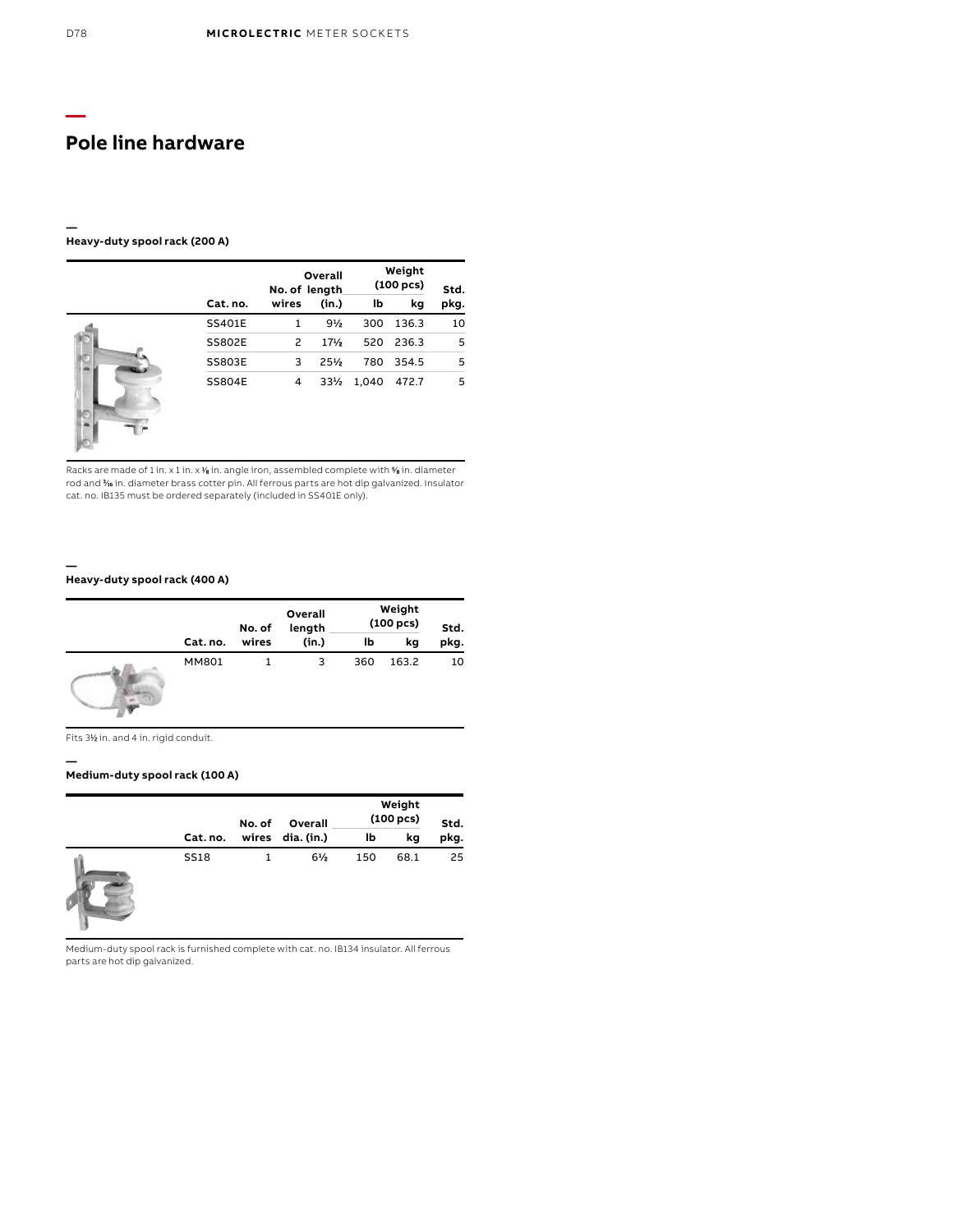#### **— Tripods (200 A)**

**—**

|          |              | Weight (100 pcs)           |        |                     |  |  |  |  |
|----------|--------------|----------------------------|--------|---------------------|--|--|--|--|
| Cat. no. | No. of wires | lb                         | kg     | Std. pkg.           |  |  |  |  |
| 603TH*   | 3            | 4,000                      | 1818.1 | 1                   |  |  |  |  |
| 604TH    |              | 3,800                      | 1727.2 |                     |  |  |  |  |
|          |              | Diagram<br>$e_{q_{j_{r}}}$ |        | 96 in.<br>$72^{10}$ |  |  |  |  |

Type "T" (medium duty) is constructed of 1 in. x 1 in. x 1 ⁄8 in. angle iron. Type "TH" (heavy duty) is constructed of 1¼ in. x 1¼ in. x ¾ in. angle iron. All ferrous parts are hot dip

**— Screw type insulator (100 A)**

|              | Insulator<br>length | <b>Pull out</b> | Weight<br>$(100 \text{ pcs})$ |      | Std. |  |
|--------------|---------------------|-----------------|-------------------------------|------|------|--|
| Cat. no.     | (in.)               | strength        | Ib                            | kg   | pkg. |  |
| <b>IB900</b> | 3                   | 1,500 lb        | 87                            | 39.5 | 25   |  |

Porcelain insulator securely held in the hot galvanized steel clevis by a cotter pin.

### **Light-duty clevis (100 A)**

**—**

|  |                 |                                                     | Weight<br>$(100 \text{ pcs})$ | Std. |      |
|--|-----------------|-----------------------------------------------------|-------------------------------|------|------|
|  | Cat. no.        | <b>Mounting hole</b>                                | lb                            | kq   | pkg. |
|  | AN422           | $\frac{11}{16}$ in. Round                           | 90                            | 40.9 | 25   |
|  | <b>AN422KIT</b> | $1\frac{1}{16}$ in. Round with<br>bolts and washers |                               |      |      |
|  | AN423           | % in. x % in. square                                | 90                            | 40.9 | 25   |
|  |                 |                                                     | Diagram                       |      |      |

2½ i<sub>n.</sub>

21 ⁄8 in.

## **Tripod insulator (200 A)**

galvanized. \* Complete with IB400.

**—**

|          | Height         | Overall        | Weight (100 pcs) |      | Std. |  |
|----------|----------------|----------------|------------------|------|------|--|
| Cat. no. | (in.)          | dia. (in.)     | lb               | kq   | pkg. |  |
| IB400    | $3\frac{1}{2}$ | $3\frac{1}{4}$ | 125              | 56.8 | 25   |  |

#### **— Insulators (100–400 A)**

|          |                |       | Height Diameter dia. | Hole            |     | Weight<br>$(100 \text{ pcs})$ Std. |         |
|----------|----------------|-------|----------------------|-----------------|-----|------------------------------------|---------|
| Cat. no. | Ampere         | (in.) |                      | $(in.)$ $(in.)$ | lb  |                                    | kg pkg. |
| IB134    | 100            | 2     | $2\frac{1}{4}$       | $\frac{9}{16}$  | 40  | 18.1                               | 100     |
| IB135    | 200 and<br>400 | 3     | 3                    | $^{13/16}$      | 115 | 52.2                               | 50      |

Porcelain insulator securely held in the hot galvanized steel clevis by a cotter pin.

## **Clevis (200 A)**

**—**

parts are hot dip galvanized.



Add suffix "NI" if insulator is not required. Constructed of 1 ⁄8 in. x 1 in. flat mild steel, has 3 ⁄8 in. diam. pin and C/W No. IB134 insulator, mounting hole as per table above. All ferrous

Add suffix "NI" if insulator is not required. Constructed of 1 ⁄8 in. x 11 ⁄4 in. flat mild steel, has 3 ⁄8 in. diam. pin and complete with catalog no. IB134 insulator, 3 ⁄8 in. round mounting hole. All ferrous parts are hot dip galvanized.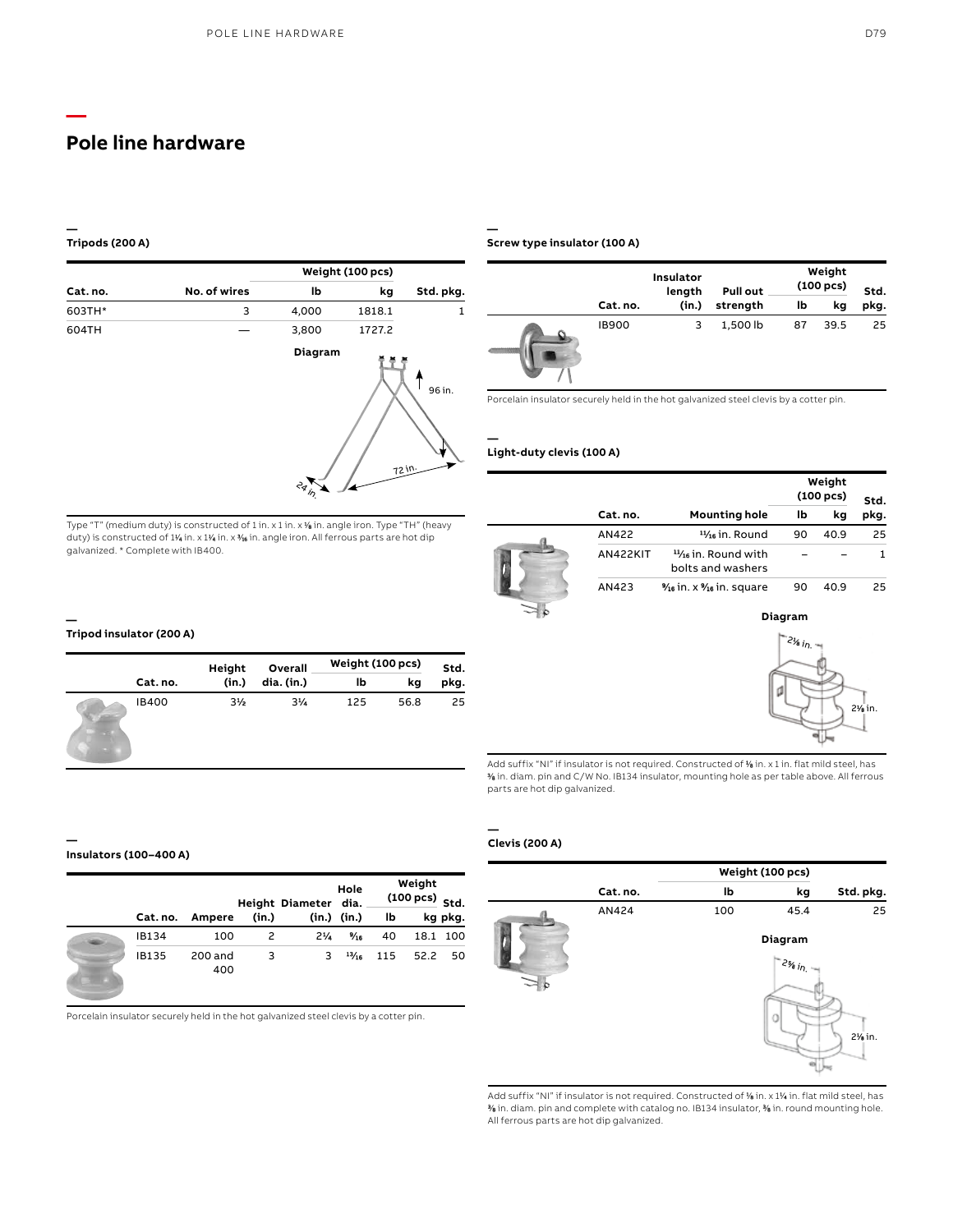#### **— Heavy-duty clevis (200 A)**



Add suffix "NI" if insulator is not required. Constructed of 3 ⁄16 in. x 11 ⁄2 in. flat mild steel, has  $\%$  in. diam. pin and complete with catalog no. IB135 insulator,  $\mathit{W}_{\mathbf{6}}$  in. round mounting hole. All ferrous parts are hot dip galvanized.

#### **— Heavy-duty flat mount triplex cable rack (200 A)**



Heavy-duty wall rack constructed of % in. steel, with 2 mounting holes % in., complete with catalog no. IB135 insulator. All ferrous parts are hot dip galvanized.

## **Heavy-duty clevis (200 A)**

**—**



Add suffix "NI" if insulator is not required. Constructed of **½** in. x 2 in. flat mild steel, has<br>% in. diam. pin and complete with catalog no. IB135 insulator, **1⁄16** in. round mounting hole. All ferrous parts are hot dip galvanized.

## **Light-duty flat mount triplex cable rack (100 A)**

**—**



Light-duty wall rack constructed of % in. steel, with 2 mounting holes 1/2 in., complete with catalog no. IB134 insulator. All ferrous parts are hot dip galvanized.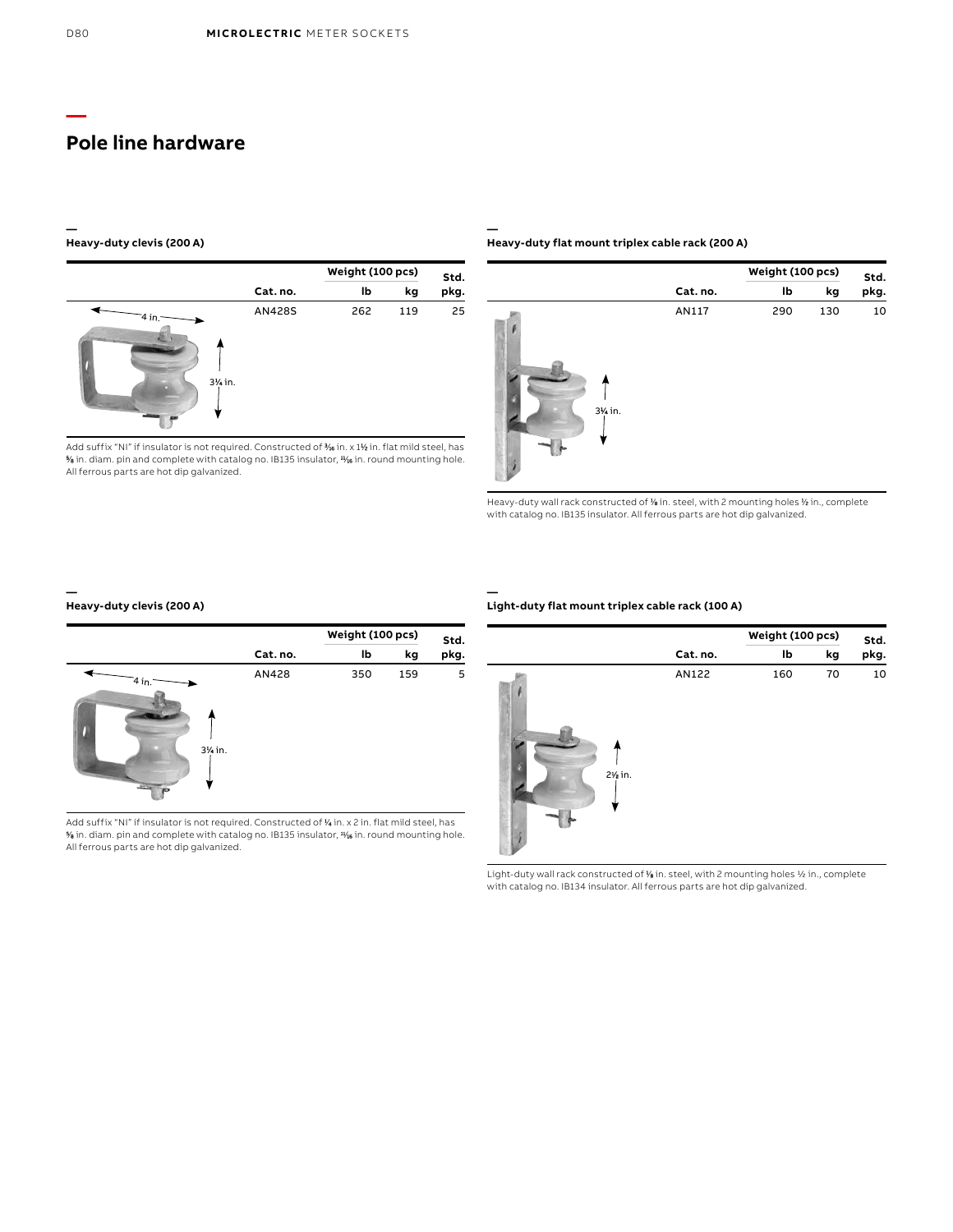#### **— Clevis (100 A)**

**—**



Add suffix "NI" if insulator is not required. Constructed of 3 ⁄16 in. x 11 ⁄2 in. flat mild steel, has  $\gamma$  in. diam. pin and comes with catalog no. IB134 insulator,  $\nu_{\rm{16}}$  in. round mounting hole. All ferrous parts are hot dip galvanized.

#### **— Clevis (200 A)**



Add suffix "NI" if insulator is not required. Constructed of 1¼ in. x ½ in. x ½ in. steel channel, has % in. diam. pin and comes with catalog no. IB135 insulator,  $\frac{1}{16}$  in. round mounting hole. All ferrous parts are hot dip galvanized.

#### **— Clevis (200 A)**



Add suffix "NI" if insulator is not required. Constructed of 1 in. x 1 ⁄2 in. x 1 ⁄8 in. steel channel, has % in. diam. pin comes with catalog no. IB135 insulator, 4% in. square hole. All ferrous parts are hot dip galvanized.

#### **— Clevis (200 A)**



Add suffix "NI" if insulator is not required. Constructed of 3 ⁄16 in. x 11 ⁄2 in. flat mild steel, has 5 ⁄8 in. diam. pin and ccomes with catalog no. IB135 insulator, 11⁄16 in. round mounting hole. All ferrous parts are hot dip galvanized.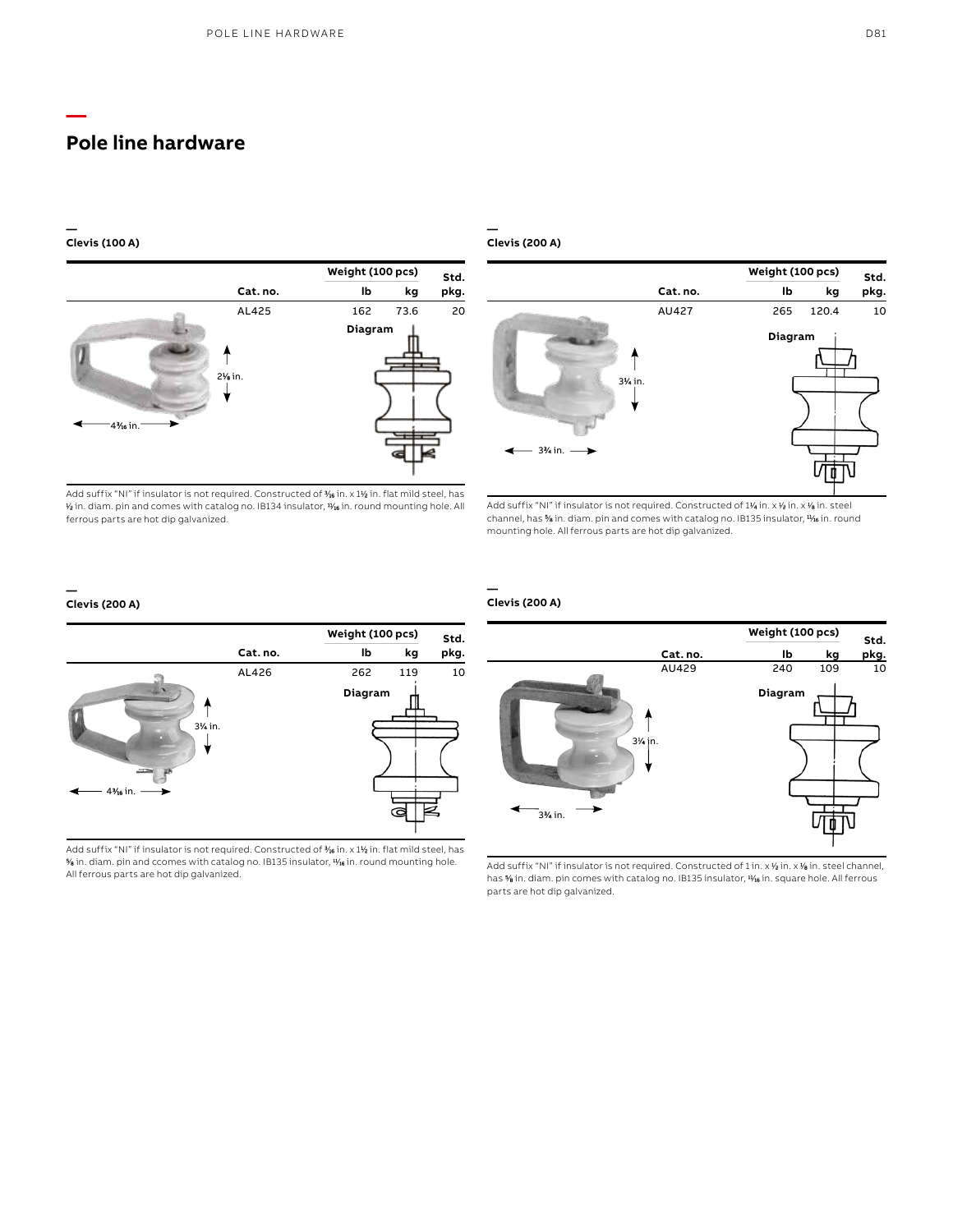#### **— Clevis (100 A)**



Add suffix "NI" if insulator is not required. Constructed of 1/8 in. x 1 in. curved mild steel, has  $\frac{3}{6}$  in. diam. swivel type pin, comes with catalog no. IB134 insulator, 2 mtg. holes  $\frac{7}{16}$ in. round. All ferrous parts are hot dip galvanized.

#### **— Clevis (100 A)**



Add suffix "NI" if insulator is not required. Constructed of 1/8 in. x 3/4 in. curved mild steel, has % in. diam. swivel type pin, comes with catalog no. IB134 insulator, strong % in. angle bracket, 11/16 in. round mtg. hole. All ferrous parts are hot dip galvanized.

## **Clevis (100 A)**

**—**



Add suffix "NI" if insulator is not required. Undereave/off the wall bracket constructed of 3/16 in. x 11/2 in. flat mild steel, comes with catalog no. IB132 insulator. Three 3/8 in. round mtg. holes. All ferrous parts are hot dip galvanized.

#### **Clevis (100 A)**

**—**



Add suffix "NI" if insulator is not required. Constructed of 1/8 in. x 3/4 in. curved mild steel, has % in. diam. swivel type pin, comes with catalog no. IB134 insulator, strong % in. bracket, 11/16 in. round mtg. hole. All ferrous parts are hot dip galvanized.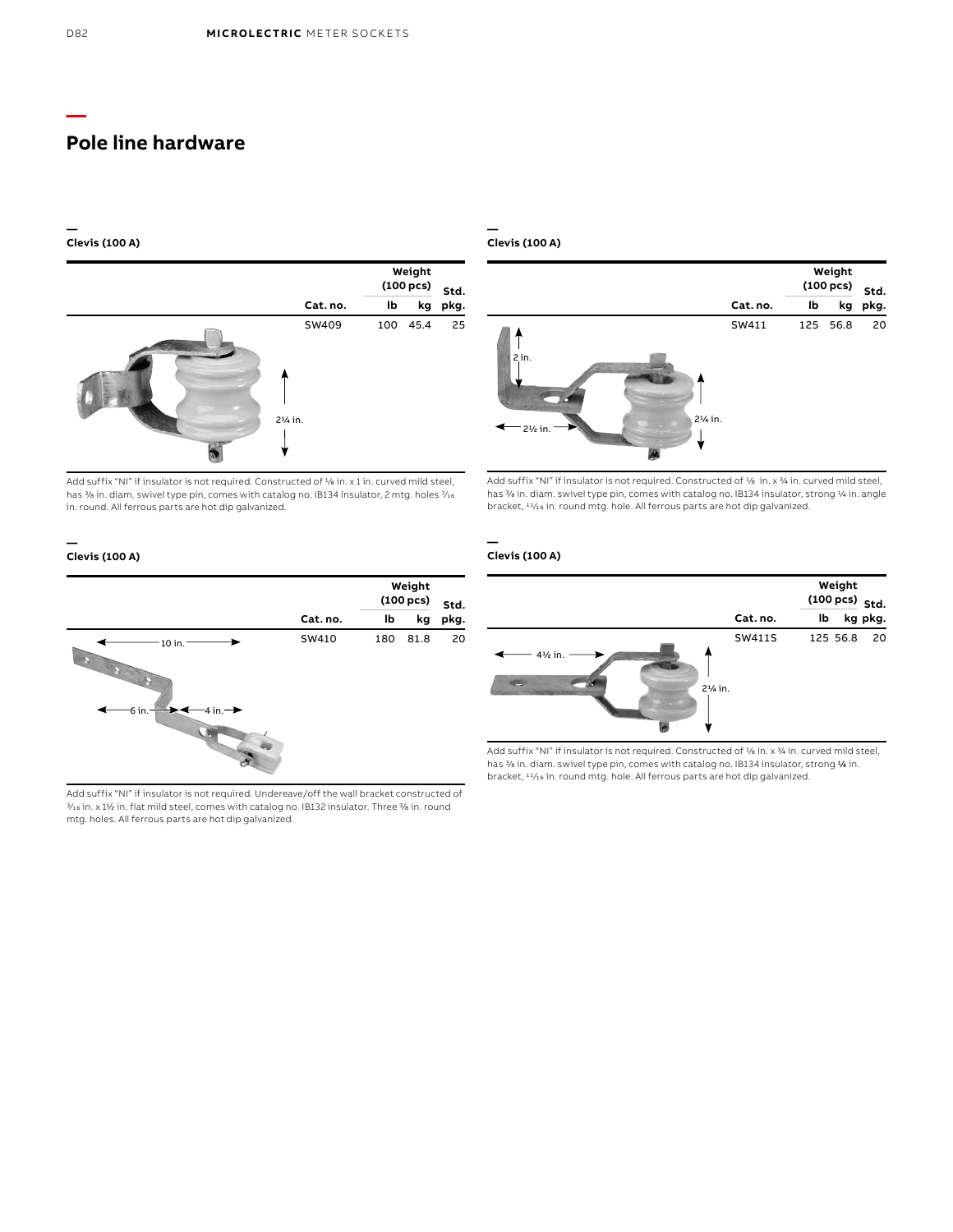#### **— Clevis (100 A)**

**—**

**—**



Add suffix "NI" if insulator is not required. Constructed of  $\frac{3}{16}$  in. x 1½ in. steel, comes with catalog no. IB134 insulator. Three % in. round mtg. holes. All ferrous parts are hot dip galvanized.

#### **— Clevis (100 A)**



Add suffix "NI" if insulator is not required. Constructed of  $\frac{3}{16}$  in. x 11/2 in. steel, has 5/8 in. diam. pin and comes with catalog no. IB134 insulator. 11/16 in. round mtg. hole. All ferrous parts are hot dip galvanized.

### **Anti-vibration kit for spool rack**



Add suffix "NI" if insulator is not required. Constructed of 11/4 in. x 1/2 in. x 1/8 in. steel channel, has <sup>5</sup>/8 in. diam. pin and comes with catalog no. IB135 insulator, <sup>11</sup>/16 in. round mounting hole. All ferrous parts are hot dip galvanized.

Québec Construction Code, Chapter V – Electricity, Article 6-112 (6) requires that the spool rack be tightly bolted and attached to structural members of a minimum thickness of 88 mm overall, if the framed structure is made of wood.

Hydro-Québec, Low-Voltage Electrical Service, Standard E21-10, Article 2.2.1, 2.2.2 and Blue Book read as follows:

### **2.2.1 Supply and installation**

The master electrician shall, at the customer's expense, supply and install the spool rack in accordance with Code requirements and with the recommendations of the Régie du bâtiment du Québec, particularly to avoid any problem due to vibrations. The customer retains ownership of the spool rack.

## **2.2.2 Location**

The spool rack may be attached to the exterior wall of a building or to a customer pole, service mast or other support structure. The master electrician shall ensure that the service loop is secured firmly to the building in a location not conducive to vibrations, and shall strengthen the structure, if necessary, at the customer's expense. The location must also allow the meter to be installed in a readily accessible place.

## **Diagrams**



Note: Interior insulation and exterior wall are not shown for more clarity. Figure 2: Spool rack installation (wooden structure). Source: Régie du bâtiment du Québec. Can also be used in all provinces.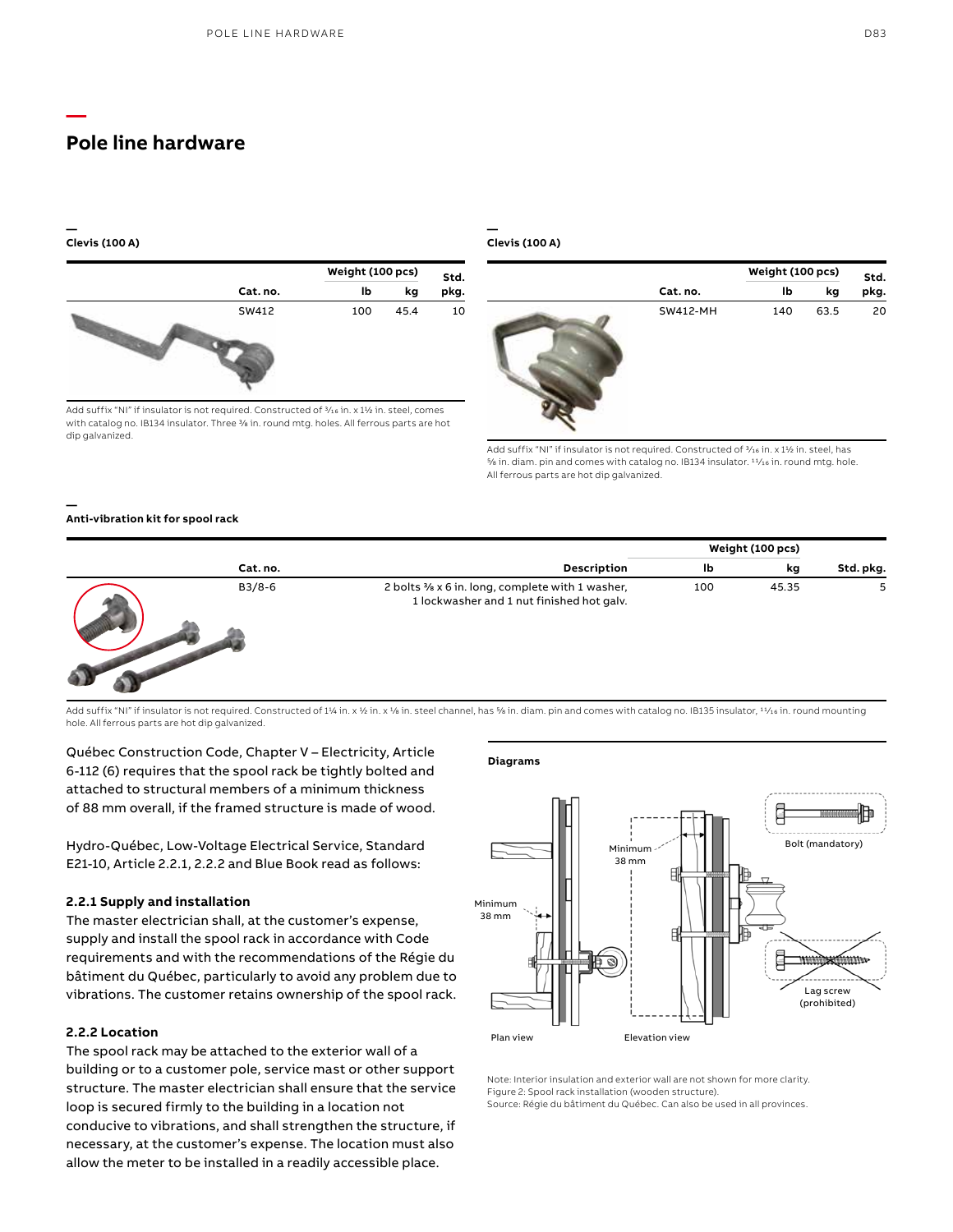#### **— Machine bolts**

|              |               |               |                |     | Weight (100 pcs) |           |
|--------------|---------------|---------------|----------------|-----|------------------|-----------|
| Cat. no.     | F diam. (in.) | G long. (in.) | H min. (in.)   | lb  | kg               | Std. pkg. |
| <b>BM506</b> | $\frac{5}{8}$ | 6             | $1\frac{1}{2}$ | 70  | 31.8             | 50        |
| <b>BM508</b> | $\frac{5}{8}$ | 8             | $\overline{4}$ | 86  | 39.0             | 50        |
| <b>BM510</b> | $\frac{5}{8}$ | 10            | $\overline{4}$ | 102 | 46.3             | 25        |
| <b>BM512</b> | $\frac{5}{8}$ | 12            | 6              | 115 | 52.2             | 25        |
| <b>BM514</b> | $\frac{5}{8}$ | 14            | 6              | 130 | 59.0             | 30        |
| <b>BM516</b> | $\frac{5}{8}$ | 16            | 6              | 145 | 65.9             | 30        |
| <b>BM518</b> | $\frac{5}{8}$ | 18            | 6              | 160 | 72.7             | 25        |
| <b>BM520</b> | $\frac{5}{8}$ | 20            | 6              | 175 | 79.5             | 30        |



#### **— Lag screws**

|          |          |               |               | Weight (100 pcs) |      |           |  |
|----------|----------|---------------|---------------|------------------|------|-----------|--|
|          | Cat. no. | F diam. (in.) | G long. (in.) | lb               | kg   | Std. pkg. |  |
|          | T102L    | $^{1}/_{4}$   | $2^{1/2}$     | 3                | 1.3  | 100       |  |
|          | T103     | $^{1}/_{4}$   | 3             | 4                | 1.8  | 100       |  |
|          | T203     | 5/16          | 3             | 6                | 2.7  | 100       |  |
|          | T302     | $^{3}/_{8}$   | 2             | $\overline{7}$   | 3.1  | 100       |  |
|          | T303     | $^{3}/_{8}$   | 3             | 10               | 4.5  | 100       |  |
|          | T304     | $^{3}/_{8}$   | 4             | 11               | 5.0  | 50        |  |
|          | T305     | $^{3}/_{8}$   | 5             | 14               | 6.3  | 25        |  |
|          | T306     | $\frac{3}{8}$ | 6             | 17               | 7.7  | 50        |  |
| JUNITI I | T308     | $^{3}/_{8}$   | 8             | 22               | 10.0 | 50        |  |
|          | T310     | $^{3}/_{8}$   | 10            | 27               | 12.2 | 10        |  |
|          | T404-CM  | $\frac{1}{2}$ | 4             | 22               | 10.0 | 50        |  |
|          | T405     | 1/2           | 5             | 27               | 12.2 | 25        |  |
|          | T406     | $\frac{1}{2}$ | 6             | 31               | 14.0 | 25        |  |
| ٣        | T505     | $^{5}/_{8}$   | 5             | 45               | 20.4 | 25        |  |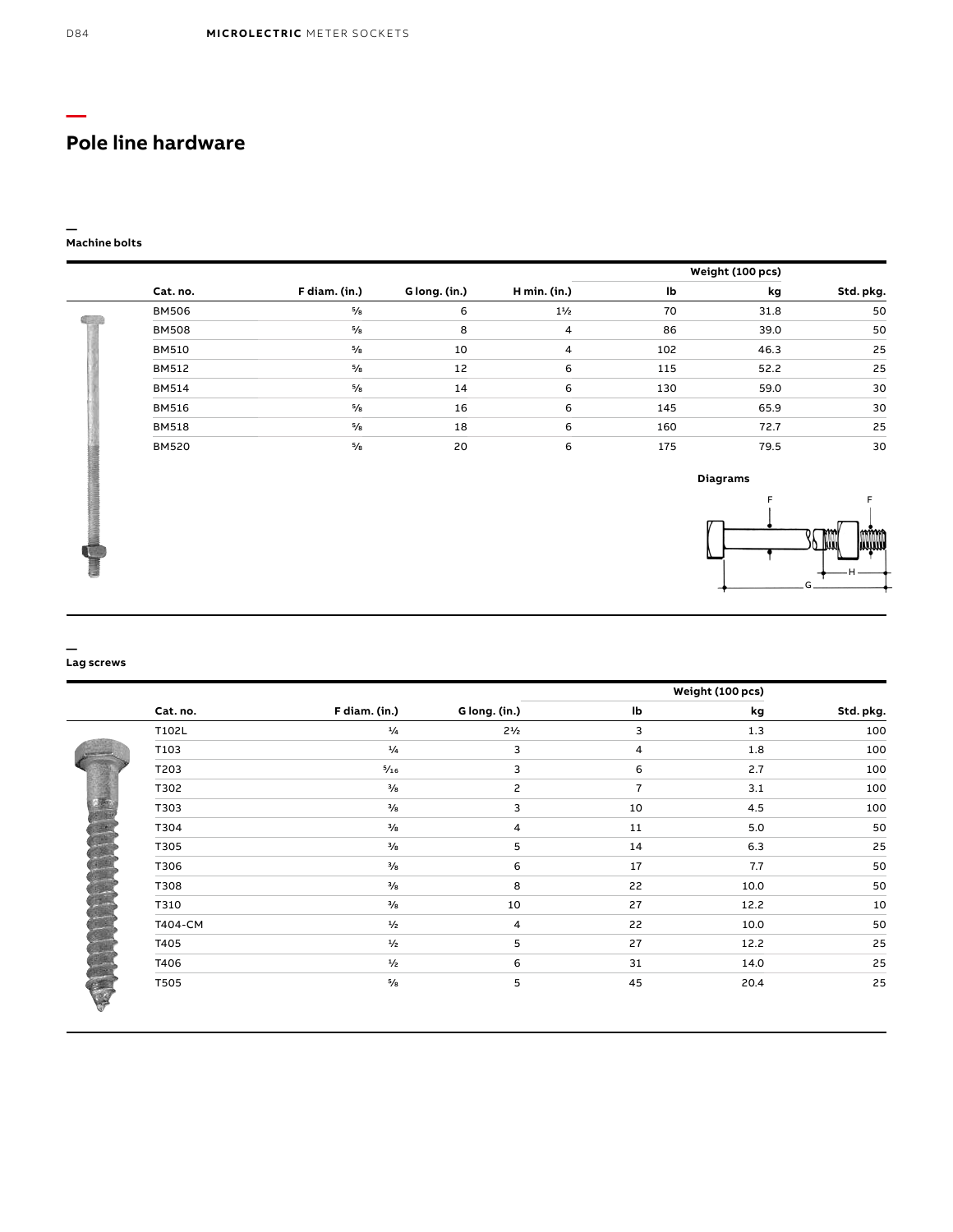**—**

#### **— "U" cable guards and straps**

|           | Weight (100 pcs) |       |                |              |                |                |
|-----------|------------------|-------|----------------|--------------|----------------|----------------|
| Std. pkg. | kg               | lb    | Size (in.)     | Length (ft.) | Width (in.)    | Cat.no.        |
|           |                  |       |                |              |                | Straight       |
| 5         | 345              | 760   | -              | 8            | $1\frac{1}{4}$ | UG8114         |
| 5         | 590              | 1,300 | -              | 8            | $2^{1/4}$      | UG8214         |
| 5         | 909              | 2,000 | -              | 8            | $3^{1/4}$      | UG8314         |
|           |                  |       |                |              |                | Flared         |
| 5         | 345              | 760   | -              | 8            | $1\frac{1}{4}$ | <b>UGF8114</b> |
| 5         | 590              | 1,300 |                | 8            | $2^{1/4}$      | <b>UGF8214</b> |
| 5         | 909              | 2,000 |                | 8            | $3^{1/4}$      | <b>UGF8314</b> |
|           |                  |       |                |              |                | Strap          |
| 10        | 6.8              | 15    | $1\frac{1}{4}$ |              |                | <b>SUG114</b>  |
| 10        | 11.0             | 24    | $2^{1/4}$      | -            |                | <b>SUG214</b>  |
| 10        | 27.0             | 60    | $3^{1/4}$      | -            |                | <b>SUG314</b>  |



Hot dip galvanized 14 gauge steel. For nonmetallic version (PV-Mold), refer to page D90.

#### **— Guy clamps**

|          | <b>Bolt</b> |               |                |                              | Weight (100 pcs) |       |           |  |
|----------|-------------|---------------|----------------|------------------------------|------------------|-------|-----------|--|
| Cat. no. | Qty.        | size (in.)    | Length (in.)   | Range (in.)                  | lb               | kg    | Std. pkg. |  |
| GC902    |             | $\frac{1}{2}$ | $3^{1/4}$      | $\frac{1}{4} - \frac{7}{16}$ | 130              | 59.0  | 50        |  |
| GC904    |             | $\frac{1}{2}$ | $5\frac{7}{8}$ | $\frac{1}{4} - \frac{7}{16}$ | 224              | 101.3 | 25        |  |
| GC906    | ∍           | $\frac{5}{8}$ | 6              | $\frac{5}{16} - \frac{1}{2}$ | 274              | 124.5 | 25        |  |

**— Eye nut**

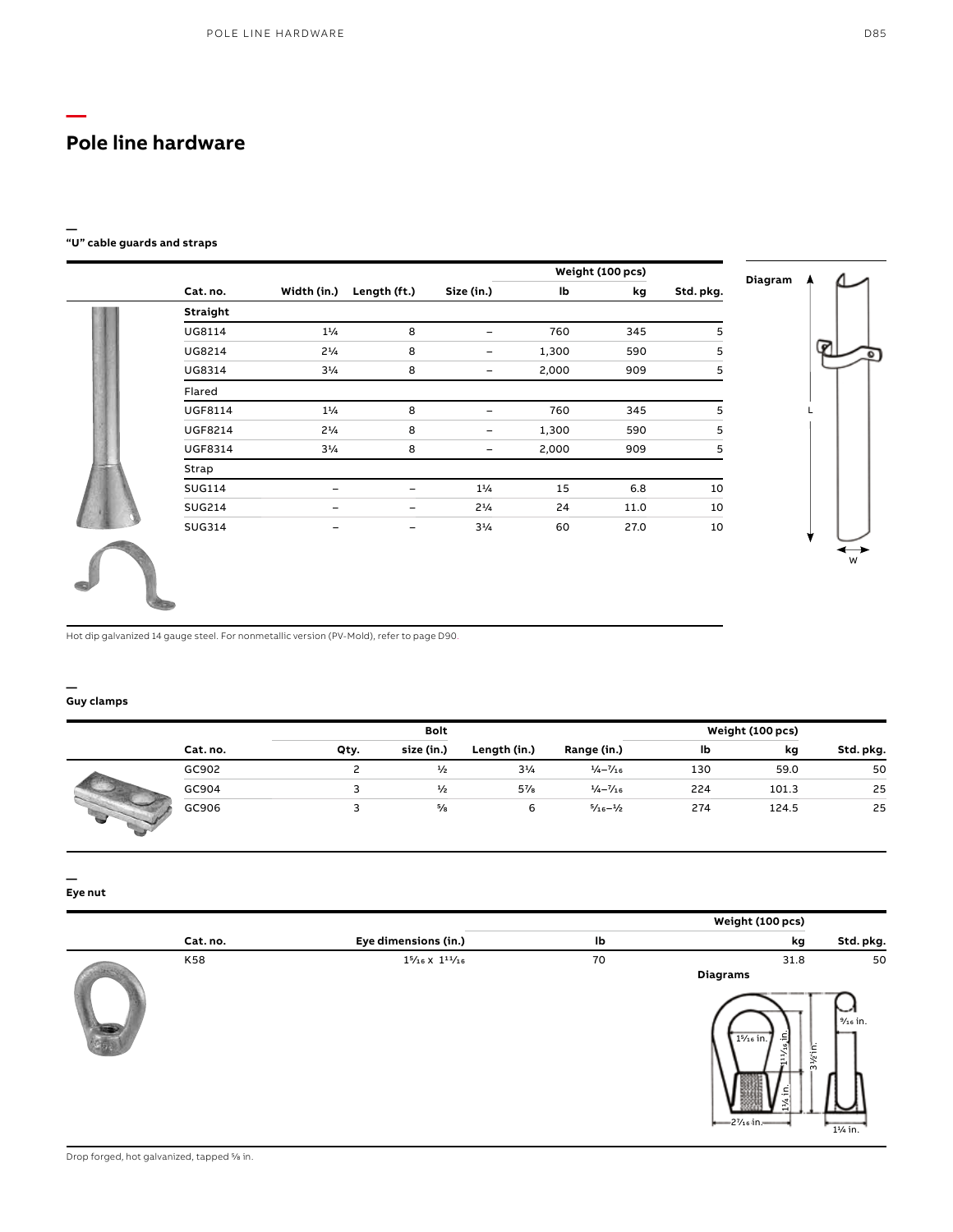#### **— Guy hooks**

|          |                             | Weight (100 pcs) |      |           |
|----------|-----------------------------|------------------|------|-----------|
| Cat. no. | Bolt size (in.)             | lb               | kg   | Std. pkg. |
| CH912    | $\frac{5}{8}$               | 90               | 40.9 | 50        |
| K133A    | $\frac{5}{8} - \frac{3}{4}$ | 118              | 53.6 | 25        |

CH912: Prevents the guy from slipping down when the pole is guyed at a sharp angle. Made of half oval steel, the round side serving as protection to the strands. K133A: Iron guy hook for use with % in. or % in. bolt. Equipped with teeth to imbed in the wood fibres.

#### **— Screw anchor**

|          |                |              |                  |       | Weight (100 pcs) |           |
|----------|----------------|--------------|------------------|-------|------------------|-----------|
| Cat. no. | Rod dia. (in.) | Length (ft.) | Plate dia. (in.) | Ib    | kg               | Std. pkg. |
| TS346    | $\frac{3}{4}$  | 5.6          | 6                | 1,050 | 477.2            | 2         |

Installed by placing a rod into the heavy forged oval eye to screw the anchor into the ground.

#### **— Anchor rods**

|  |          |                |              |                | Weight (100 pcs) |       |           |
|--|----------|----------------|--------------|----------------|------------------|-------|-----------|
|  | Cat. no. | Rod dia. (in.) | Length (ft.) | Type           | Ib               | kg    | Std. pkg. |
|  | AR586    | $^{5}/_{8}$    |              | Double thimble | 750              | 340.9 | پ         |
|  | AR347    | $\frac{3}{4}$  |              | Double thimble | 1,320            | 600.0 |           |

#### **— Expanding anchor**

|                 |             | <b>Hole size</b> |                |                             | Weight (100 pcs) |       |           |
|-----------------|-------------|------------------|----------------|-----------------------------|------------------|-------|-----------|
|                 | Cat. no.    | required (in.)   | Area (sq. in.) | Rod dia. (in.)              | Ib               | kg    | Std. pkg. |
| <b>Property</b> | <b>EA08</b> | 8                | 135            | $\frac{5}{8} - \frac{3}{4}$ | 950              | 431.8 |           |
|                 | ME-DA4PC2   | 8                | 16X16          | $\frac{5}{8} - \frac{3}{4}$ | 1165             | 528.5 | 5         |

These heavy-duty steel anchors have 8 blades that expand to form a square, with equalized load distribution all around the anchor.